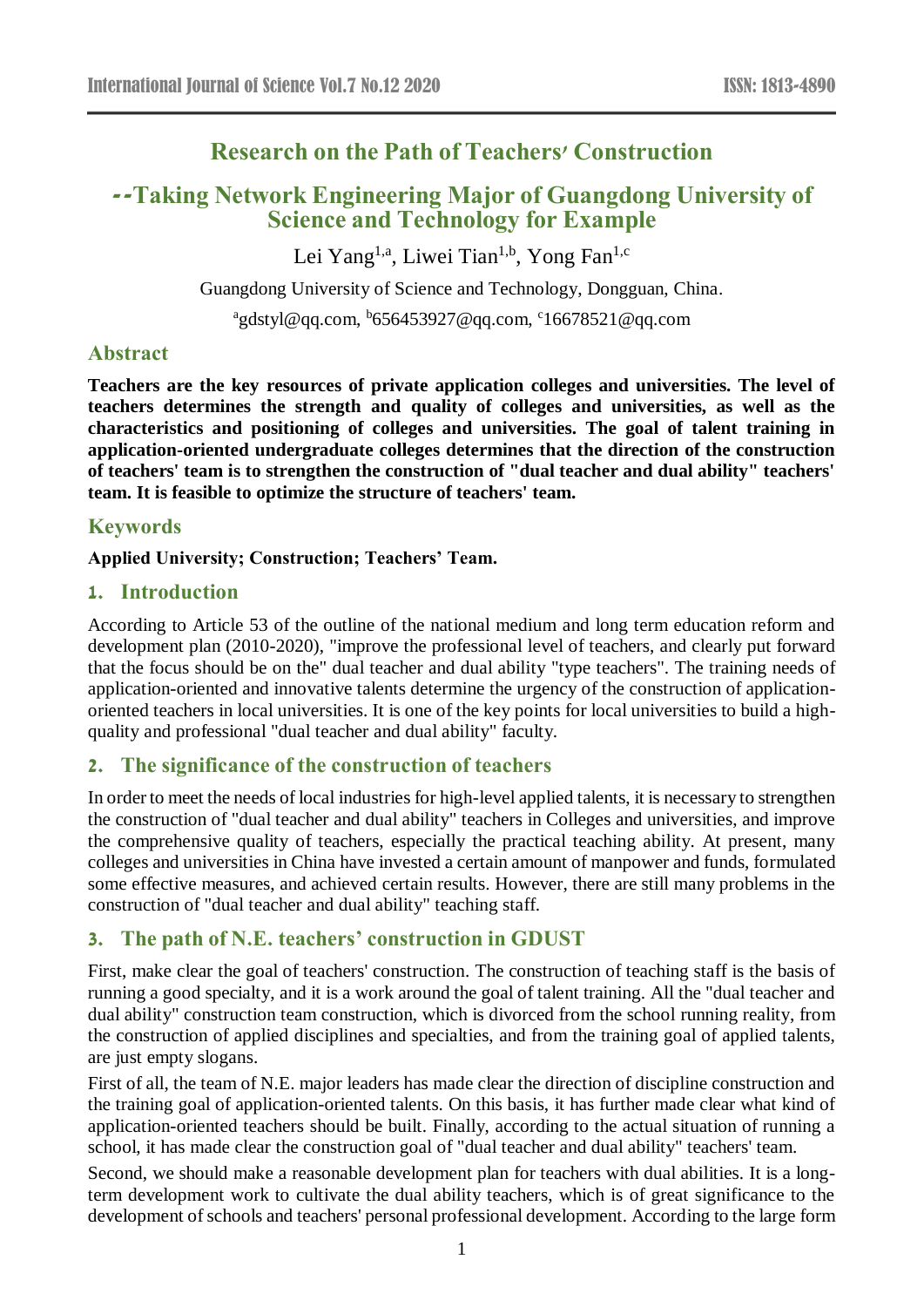of local economic development and social and economic development, establish a systematic training system for teachers with dual abilities, establish short-term goals and long-term goals, and build a high-quality structured team construction that can walk in the forefront of the industry in production technology and practical operation.

Third, the school enterprise linkage, explore the mode of talent sharing. School enterprise cooperation is an important way to improve the cultivation of dual teacher and dual ability teachers. School enterprise linkage can combine production, teaching and research. Through school enterprise cooperation, on the one hand, it can improve the practical ability of teachers, on the other hand, it can help enterprises improve their management ability. In order to greatly improve the practical training and R & D skills of dual functional teachers, the N.E. major sends a certain number of teachers every summer vacation to the enterprise for training and learning, so that teachers can master advanced technology at any time, to the front line of the enterprise to improve their practical ability, participate in the practical skills training of the enterprise, and at the same time, teachers can also understand the industry development; in addition In the training week stage of the core courses, a large number of senior management talents are invited to the classroom for teaching and practical training guidance. Through this kind of deep-seated combination of school and enterprise, the senior talents of the enterprise and the professional talents of the school are integrated to create favorable conditions for the cultivation of application-oriented talents in Colleges and universities.

Fourth, take the entrepreneurial project as the carrier to promote the innovation and entrepreneurship teaching ability of teachers. We should vigorously carry out the professional practice of teachers, so that teachers can participate in entrepreneurship projects, research and development of new technologies, and ultimately promote innovation and entrepreneurship teaching. Depending on the innovation and entrepreneurship practice base inside and outside the school built by the innovation and entrepreneurship college, we can cooperate with enterprises outside the school to introduce a number of entrepreneurship projects, let teachers, students, and entrepreneurship mentors participate in the entrepreneurship projects, and jointly complete the whole process of planning, design, technology development, business roadshow, and venture capital in the early stage of the entrepreneurship projects, so that teachers and students can get together in the process of innovation and entrepreneurship project teaching practice Ability growth: teachers gain professional technology innovation, project development ability, entrepreneurship knowledge and engineering practice ability in entrepreneurship projects, and students gain innovation and entrepreneurship practice ability.

Fifthly, we should establish an incentive mechanism of combination of full-time and part-time. The incentive mechanism of "dual teacher and dual ability" teachers includes full-time teachers and parttime teachers. To encourage the full-time "dual teacher and dual ability" teachers, we should construct all-round construction from the aspects of work care, wages and benefits, work ability improvement, good development platform and opportunities, so that teachers can truly realize the best use of people. For the encouragement of part-time teachers, we can adopt the flexible introduction method, implement "one person one discussion", improve the management system of part-time "dual teacher and dual ability" teachers, encourage the part-time teachers to actively participate in the formulation of talent training programs and other teaching, research and teaching reform activities, reward the achievements of teaching, research and teaching reform, strengthen the assessment and evaluation of part-time teachers, and improve the performance of part-time teachers We should give priority to employment and increase subsidies to improve their initiative.

Sixth, cultivate transformation atmosphere and strengthen the sense of team cooperation. The main body of "dual teacher and dual ability" teacher training is teachers. It is impossible to achieve it only by the supervision and encouragement of the management department. Only by making the teachers firmly believe in the transformation, actively demand the transformation, consciously overcome the difficulties in the training, and increase the internal driving force of the transformation, can the "dual teacher and dual ability" teacher training truly achieve results. To strengthen the training of group cooperation awareness, to simply preach the importance of transformation and to learn relevant